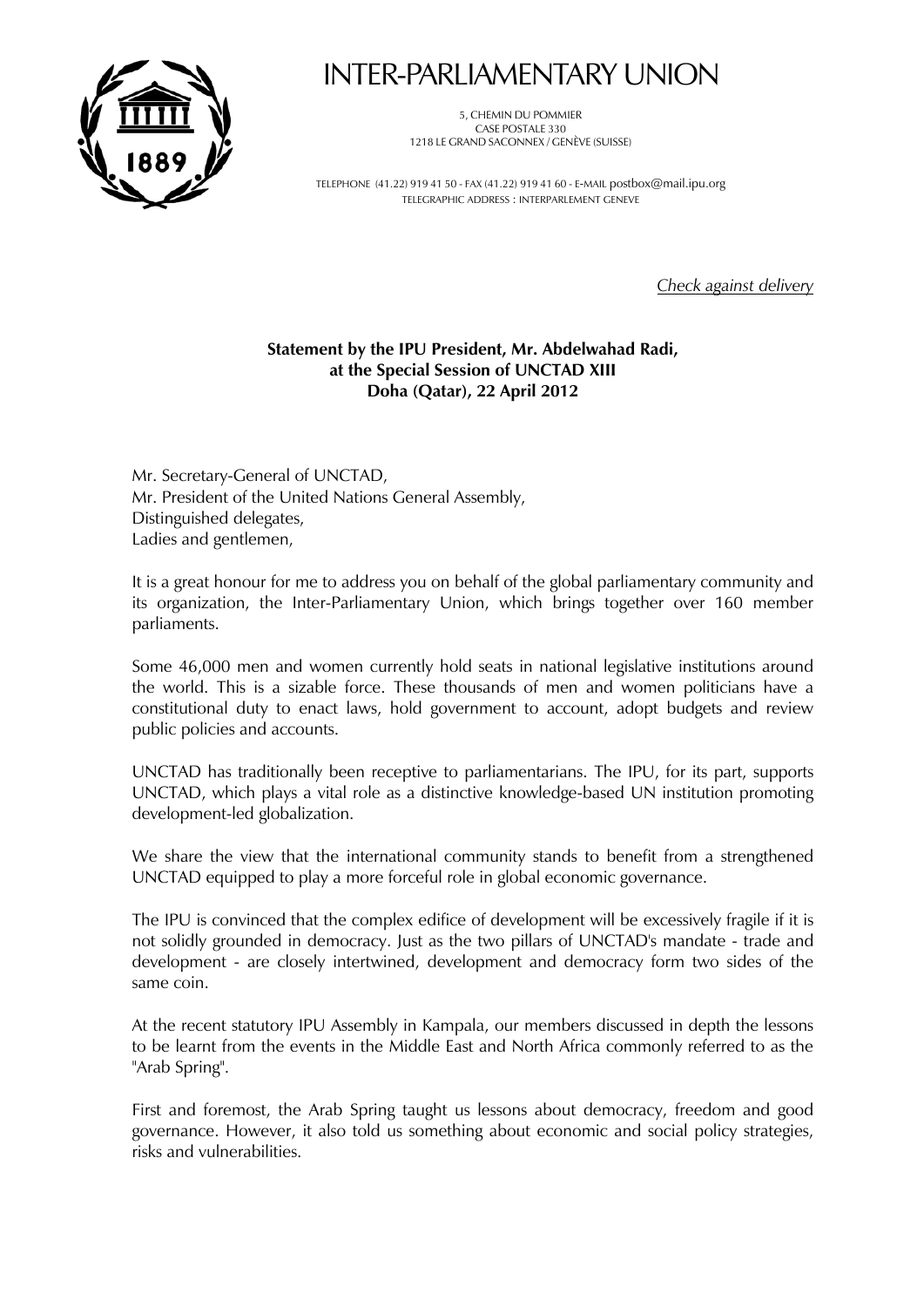For the IPU, good governance means staying on course to achieve sustainable economic, social and institutional development while promoting a healthy balance between the State, civil society and the market economy.

Good governance is based on the rule of law, on efficient and accountable institutions that serve the interests of the people. It implies the existence of political, judicial, administrative, economic and corporate rules that promote development, protect human rights and ensure that people are free to participate in the decisions affecting their lives.

Clearly, these principles were too often disregarded by the public authorities in Arab Spring countries. For decades, wealth was concentrated in the hands of the autocrats in power. Corruption prevailed. Spiraling food prices, growing unemployment, acute problems with education, health care and social protection became powerful catalysts for the uprisings that started when people simply refused to accept the status quo.

So, my first point is that people's concerns should be always at the centre of decisions by policymakers. This is our message to UNCTAD delegates as well.

For parliamentarians, the entry point to development issues is democracy, which must always be constructed. We believe it is vitally important to ensure that all people, including the poor and minorities, are fairly represented in decision-making and that the political process as a whole is open and transparent.

We also believe that the existence of a freely and fairly elected parliament that is fully enabled to exercise its legislative, budgetary and oversight functions is a necessary condition for development.

At heart, parliamentarians are first of all politicians. Their views may span the full political spectrum from left to right, but they express the core concerns of their electorate. Not only must members of parliament address these concerns, they want to be seen and understood to be doing so.

This works well enough in many countries. But it is also a fact – for all the rhetoric about democracy – that in many others parliament has not been given the place and the means to fulfill its functions. Even "mature" democracies may suffer from a democratic deficit with regard to economic oversight and governance, as the eurozone crisis has plainly illustrated.

This was all the more the case in Arab Spring countries. Events there have shown what is bound to happen when parliaments do not call governments to task for growing social and economic inequities and for failing to deliver on the development aspirations of peoples.

My second point relates to transparency and accountability. Parliaments in all countries have the obligation to ensure that both prevail. Yet, clearly, both are lacking.

It is a fact, for example, that many parliaments are not consulted by the executive or the international donors and lending institutions when it comes to development policy. More often than not, poverty reduction strategies are not debated in parliament. Official development assistance is not vetted in parliament and not reflected in the national budget.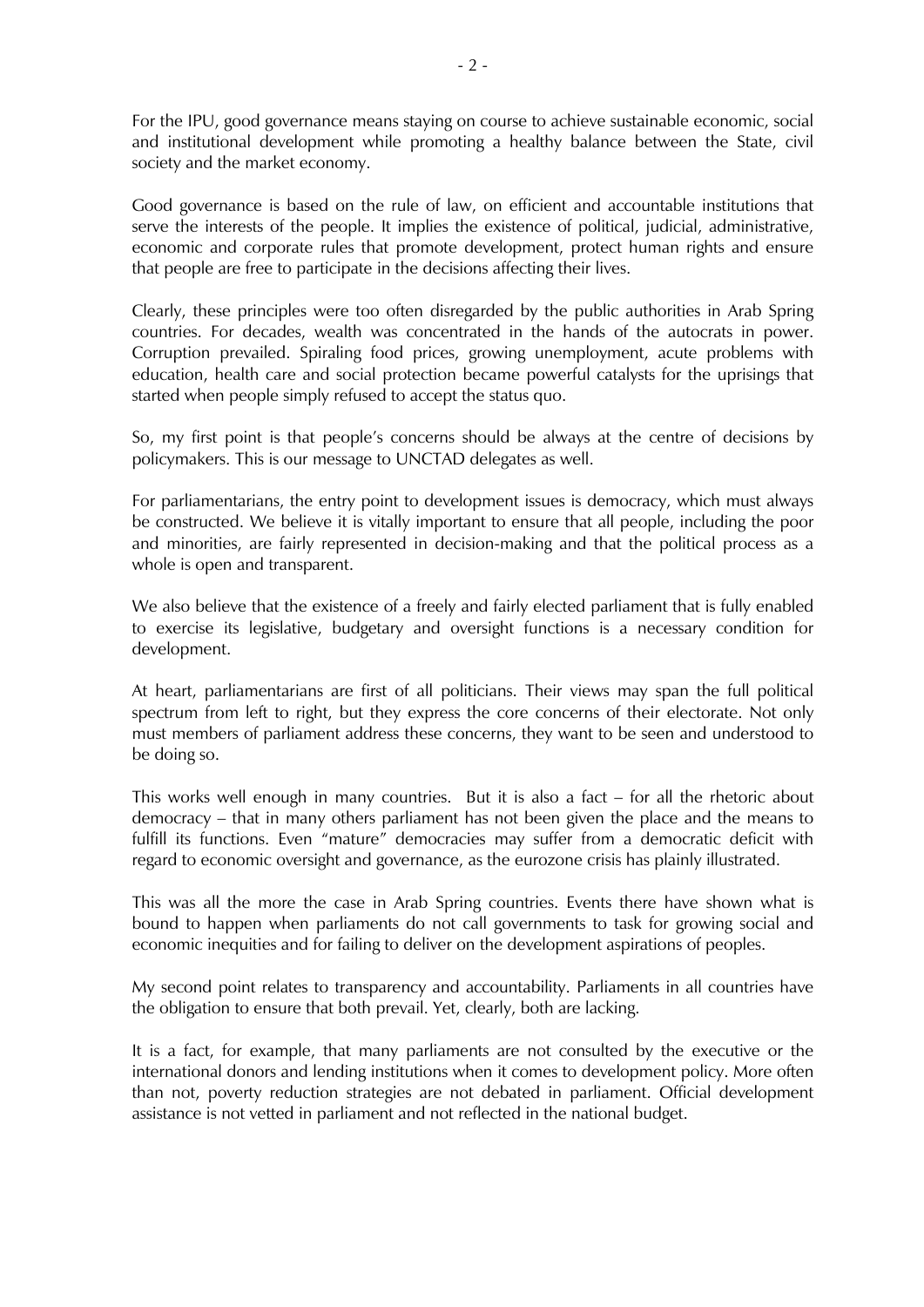There are many of us who are trying to change this situation. A growing number of parliaments in developing countries are working to secure national ownership of development policies and government accountability for ODA.

From a parliamentary perspective, reforming aid to make it more effective is a way of unlocking other factors that will bring about greater national control of development planning, transparency and accountability.

While not the most important funding flow in terms of volume, ODA remains key to the entire development agenda. This is even more true today, for the financial crisis has dried up the capital flows that many developing countries once attracted. The IPU is of the view that ODA should not be cut back under any scenario.

I make this point also in order to highlight the need for UNCTAD to take a stand in favour of involving parliaments in establishing and reviewing national economic, financial and development policies. Some steps have already been made in this direction, but there is much more to do.

For example, it should be possible be define a clear role for parliaments with regard to responsible lending and borrowing principles in order to promote debt manageability. We know that UNCTAD is working on a draft of such principles. When finalizing the draft, it would be important to place due emphasis on the parliamentary dimension of the process.

My third point relates to policymaking at the level of international financial institutions. For many years, members of parliament have been criticizing Bretton Woods institutions as being not particularly democratic. The situation has now started to change.

We are pleased with some of the measures taken to improve governance and transparency at the World Bank and the IMF. It is encouraging to see practical steps being taken to increase the quotas of developing countries on the boards of governors. We have noted the comprehensive information disclosure policy adopted by the Bank. We are aware that reformed conditionality is taking root at the IMF. We appreciate other positive signs, including improved gender balance at top echelons of the two institutions.

While acknowledging all this, parliamentarians remain concerned with the pace and depth of these reforms. This is in part because of a persistent disconnect between national parliaments and the Bretton Woods institutions.

It is for this reason that the recently adopted IPU Strategy for the next five years places special emphasis on the need to bridge this divide internationally and at the country level.

In this context, I should like to mention a global survey conducted by the IPU in cooperation with the World Bank and the IMF on the subject of parliamentary oversight of loan agreements and related processes. Preliminary findings show that legal frameworks for parliamentary oversight of Bank and Fund borrowing are common but far from being universal. Even when they are in place, they have loopholes. Oversight practices are weak. Parliaments lack legal authority to request amendments, and so forth.

These findings may sound downbeat, but the survey has had a positive result because we now have a shared vision of the problems and shortcomings. This holds the promise of a fresh start that could lead to broader cooperation in the future.